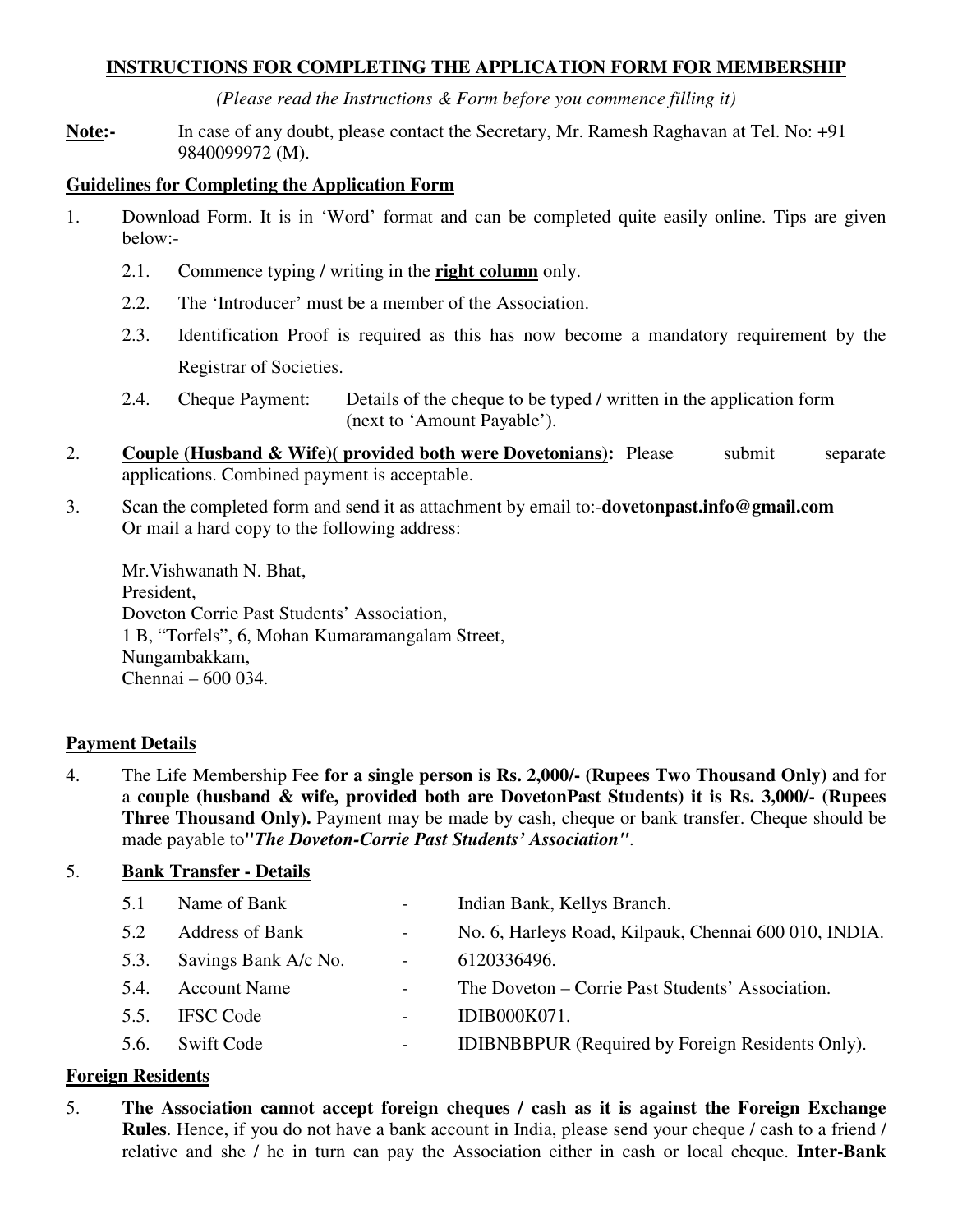**transfer**from abroad, using '*swift code*' is acceptable, though it is not recommended due to a high service charge.

- 6. You are required to pay approximately\$ 42/- (AUD), \$ 40/- (CND), Dirham 118/- (AED) or\$ 30/- (USD). Please note that payment will be acceptedin INR and the receipt will also be issued in INR only.(Note - Kindly pay in INR in accordance with the current exchange rate).
- 7. If you have a bank account in India, you can either remit by bank transfer using '*IFSC Code'*(Sub Paragraph 5.5.)or issue a cheque in favour of: *The Doveton-Corrie Past Students' Association.*
- 8. Scan the signed application form (If scanning facility is not available, type in your name in italics above the heading 'SIGNATURE'). Send the soft copy to:-**dovetonpast.info@gmail.com**